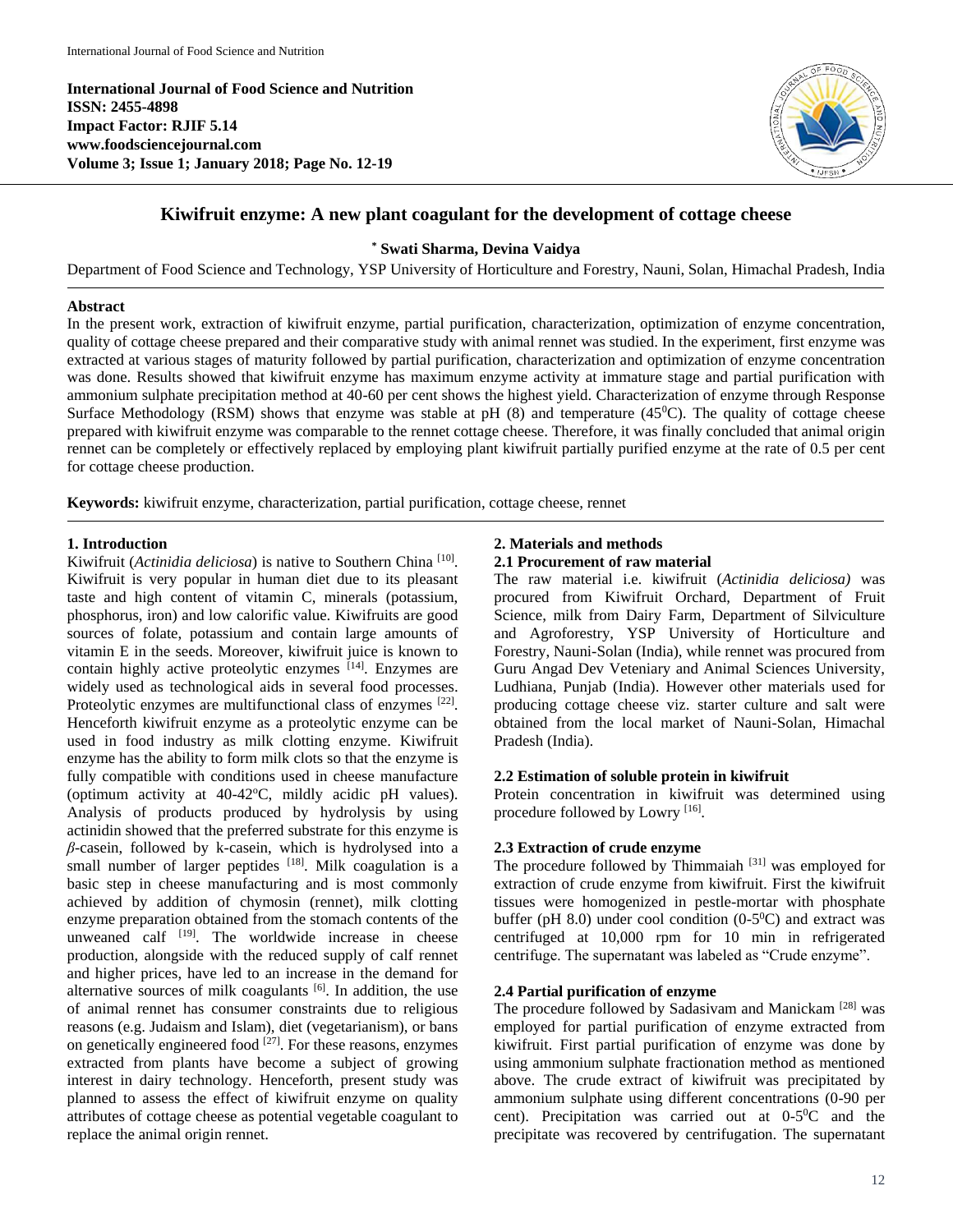was discarded and the sediment from each concentration was dissolved in phosphate buffer solution (pH 8.0) and dialyzed over night against the same buffer. The dialyzed enzyme was used for further studies.

Observations recorded dring partial purification are-

### **2.4.1 Specific activity [4]**

Specific activity was calculated by dividing the total enzyme activity with total protein.

Specific activity = 
$$
\frac{\text{Total enzyme activity}}{\text{Total protein}}
$$

## **2.4.2 Fold purification [4]**

Fold purification was calculated by dividing the specific activity of partially purified enzyme with specific activity of crude enzyme.

$$
Fold Purification = \frac{Specific \, activity \, of \, partially \, purified \, enzyme}{Specific \, activity \, of \, crude \, enzyme}
$$

### **2.4.3 Per cent yield / Recovery of enzyme [4]**

Percent yield / Recovery was calculated by dividing the total enzyme activity of partially purified enzyme with total activity of crude enzyme.

Percent yield = 
$$
\frac{\text{Total enzyme activity of partially purified enzyme}}{\text{Total activity of crude enzyme}} \times 100
$$

## **2.5 Characterization of enzyme**

Response Surface Methodology (RSM) was used for the characterization of the enzyme by keeping the effects of pH, temperature, time of incubation as independent variables and enzyme activity as a dependent variable. As per the design treatments chosen were shown in Table 1. The different combinations were made as per the expert RSM design

version 7.0 (Stat Ease, Inc, Minneapolis, USA). The details of experimental design plan for characterization of enzyme are given in Table 2.

**Table 1:** Range of values for the RSM

| <b>Variables</b>      | - 1 |  |
|-----------------------|-----|--|
|                       |     |  |
| Temperature $(^0C)$   |     |  |
| Incubation Time (min) |     |  |

#### **2.5.1 Experimental design and equation modelling**

Second-order experimental design, *i.e.* Central Composite Design (CCD) with three factors at three levels was employed to investigate the first and higher-order main effects of each factor as well as interactions among them. The design involved eight center design points with ' $\alpha$ ' value being  $\pm$  2. The three coded levels investigated in the current study were - 1, 0, and 1 as shown in table. The enzyme assay conditions were optimized on the basis of highest enzyme activity.

The experimental results obtained by the characterization of enzyme were applied to obtain the regression models. Based on experimental design (Table 1), the cubic model could be fitted in case the lacks of fit of the quadratic or linear models were statistically significant ( $p<0.05$ ), Where Y<sub>i</sub>, evaluated response; b terms were coefficients estimated by the least square

$$
\hat{y}_i = b_1^* x_1 + b_2^* x_2 + b_3^* x_3 + b_{12}^* x_1 x_2 + b_{13}^* x_1 x_3 + b_{23}^* x_2 x_3 \n+ b_{123}^* x_1 x_2 x_3,
$$

method; x terms were dependent variables [9]. Quality of the models fitness was evaluated by ANOVA, in which the repetition supplied the freedom degree to obtain the pure error. Calculations and graphics were performed by opstat. This was used at the beginning of this study.

**Table 2:** Experimental plan of characterization of enzyme as per the design

| <b>Treatments</b> | <b>Factor 1 A:pH</b> | Factor 2 B:Temp $(^0C)$ | <b>Factor 3 C: Time of incubation (min)</b> |
|-------------------|----------------------|-------------------------|---------------------------------------------|
| $T_1$             | 8.00                 | 45.00                   | 20.00                                       |
| T <sub>2</sub>    | 4.00                 | 30.00                   | 10.00                                       |
| $T_3$             | 1.27                 | 45.00                   | 20.00                                       |
| T <sub>4</sub>    | 8.00                 | 45.00                   | 20.00                                       |
| $T_5$             | 8.00                 | 45.00                   | 20.00                                       |
| $T_6$             | 12.00                | 60.00                   | 30.00                                       |
| T <sub>7</sub>    | 8.00                 | 45.00                   | 20.00                                       |
| $T_8$             | 8.00                 | 45.00                   | 36.82                                       |
| $T_9$             | 12.00                | 30.00                   | 10.00                                       |
| $T_{10}$          | 8.00                 | 70.23                   | 20.00                                       |
| $T_{11}$          | 4.00                 | 30.00                   | 30.00                                       |
| $T_{12}$          | 12.00                | 60.00                   | 10.00                                       |
| $T_{13}$          | 8.00                 | 45.00                   | 20.00                                       |
| $T_{14}$          | 4.00                 | 60.00                   | 30.00                                       |
| $T_{15}$          | 4.00                 | 60.00                   | 10.00                                       |
| $T_{16}$          | 14.73                | 45.00                   | 20.00                                       |
| $T_{17}$          | 8.00                 | 45.00                   | 20.00                                       |
| $T_{18}$          | 12.00                | 30.00                   | 30.00                                       |
| $T_{19}$          | 8.00                 | 19.77                   | 20.00                                       |
| $T_{20}$          | 8.00                 | 45.00                   | 3.18                                        |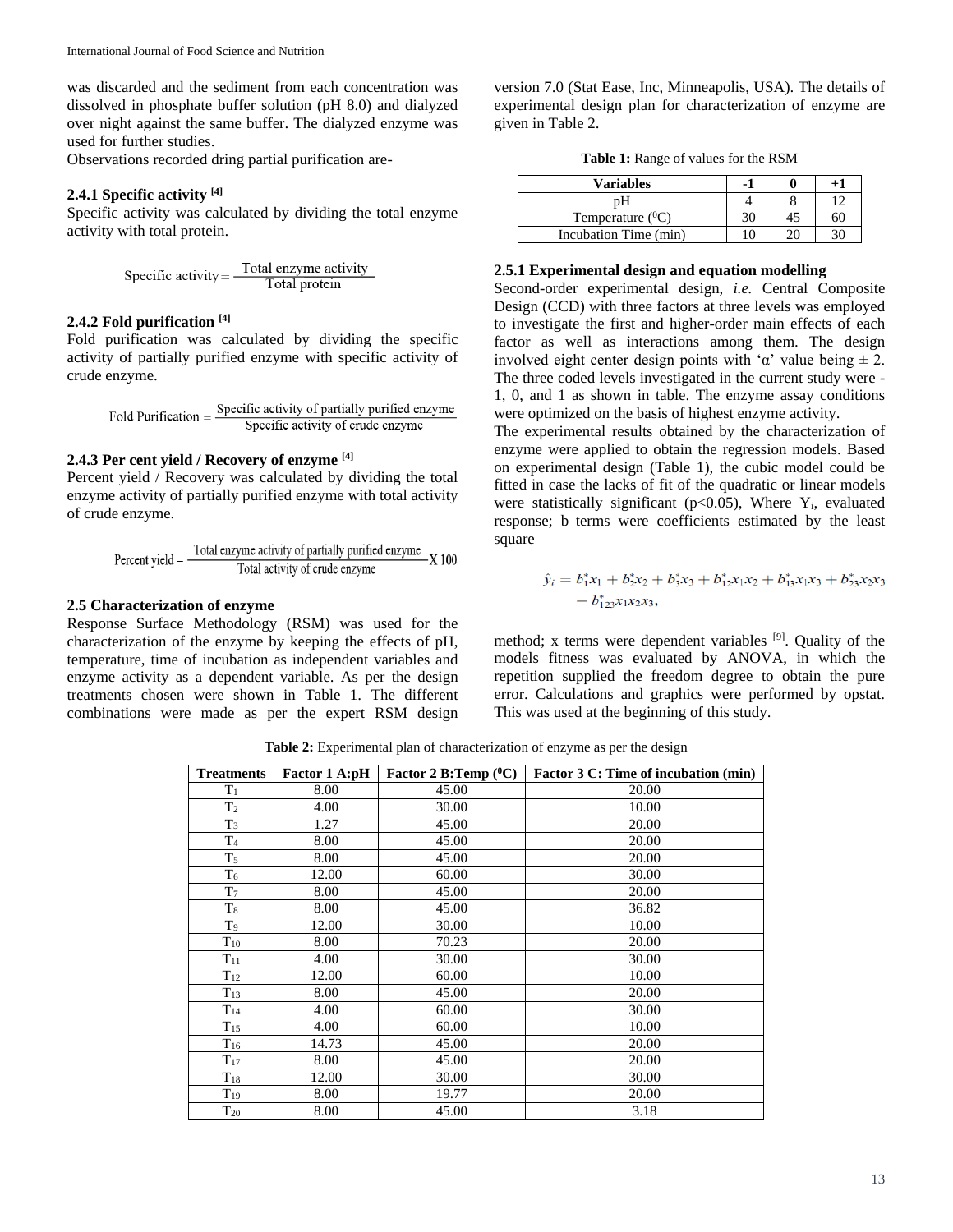#### **2.6 Enzyme assay**

The procedure followed by Thimmaiah<sup>[31]</sup> was employed for assessment of enzyme assay with slight modifications. For this, one ml of reaction mixture containing 1 per cent casein in 1 ml of 0.05 M phosphate buffer, pH 8.0 and 1 ml of enzyme was incubated at 45°C for 20 min. After 2hr, the reaction was stopped by adding 2ml of cold 10 per cent trichloroacetic acid (TCA) and for blank, immediately after incubation reaction was stopped with 10 per cent TCA. After 2 hour, the culture filtrate was centrifuged at 10,000 rpm for 10 min in refrigerated high speed research centrifuge (Model TC 4100 F/RC 4100 F) to remove the precipitate and absorbance of the supernatant was read spectrophotometrically at 660 nm. Enzyme activity was calculated by measuring mg of tyrosine equivalent released and compared with the standard. One unit (U) of enzyme activity represents the amount of enzyme required to liberate 1 μg of tyrosine under standard assay conditions.

## **2.7 Optimization of enzyme concentration**

Enzyme concentration was standardized on the basis of milk clotting activity with a slight modification  $[3]$ . The substrate (skimmed milk) was prepared and the pH was adjusted to 6.5. The substrate (10 ml) was pre-incubated for 5 min at  $37^{\circ}$ C and different concentration  $(0, 2, 4, 6, 8,$  and  $10\%$ ) of enzyme extract was added and the curd formation was observed at  $37^{\circ}$ C while manually rotating the test tube from time to time. The end point was recorded when discrete particles were discernible. One milk clotting unit is defined as the amount of enzyme that clots 10 ml of the substrate within 40 min.

 $MCA$  (U/ml) = (2400/clotting time (sec)) x Dilution factor

Where MCA= milk clotting activity

## **2.8 Preparation of cottage cheese**

Cottage cheese was manufactured with some modifications [12, 29]. About 2000 ml of pasteurized milk was heated in a pan while stirring on the induction heater. Yogurt as starter culture  $(4-5\%)$  was added into pan when the temperature of  $45^{\circ}$ C reached after which kiwifruit enzyme was immediately added to the milk using a sterile pipette and allowed for setting in incubator at 21°C for 14 hrs. After the milk was fully coagulated and settled, cutting of cougulam into smaller pieces was done. The process of cooking (1 hr) and then pressing out the remaining whey, tied and pressed with a known weight to dry to a constant weight (approximately after 2hrs) was performed. For preservation, salt (at the rate of 1% of curd) was also added into cheese. The cheese was then removed into a sterile container and stored in the fridge at 4°C overnight or analyzed immediately. Similar procedure of cheese making with rennet was followed in place of kiwifruit enzyme treated as control.

# **2.9 Effect of kiwifruit enzyme on physico-chemical attributes of cottage cheese**

# **2.9.1 Yield of cheese and whey**

The fresh cottage cheese was studied for their quality characteristics i.e. Cheese yield and whey yield was calculated by the standard methods of Mahajan and Chaudhari<sup>[20]</sup>.

### **2.9.2 Proximate analysis**

The moisture content, crude protein, crude fat and ash content were determined in triplicates following methods of AOAC<sup>[2]</sup>.

#### **2.9.3 Calcium content**

The AOAC method  $[2]$  was followed for estimation of calcium content. For that one gram of cheese sample digested in 20 ml concentrated sulphuric acid till 3-4 ml extract was remained after that it was diluted with distilled water to make 100 ml final volume. Then calcium content was estimated with flame photometer with standard procedure.

#### **2.9.4 Total carbohydrates**

The total carbohydrate content as per cent dry weight basis was determined mathematically.

Total carbohydrate  $(\%) = 100 - (\% \text{ crude protein} + \%)$ crude fat  $+$  % moisture content  $+$  % ash content)

#### **2.9.5 Energy value**

The energy value of samples was calculated using the following relation.

Energy value in  $(Kcal) = (Crude protein x 4.1) + (Crude)$ fat x  $9.3$ ) + (Carbohydrate x 4.1)

#### **2.10 Texture analysis**

The texture profile analysis of cheese samples were measured by using Texture Analyzer, TAXT2i (Stable 70 Microsystems, UK), equipped with a cell charge of 25 kg. The texture profile was obtained by a double compression test of the cheese samples, at room temperature, using a cylindrical compression probe with a 75 mm diameter (P/75). Test parameters included hardness, fracturability, adhesiveness, springiness, gumminess, chewiness, cohesiveness and resilience (Annexure IV). The instrument was operated at pre-test speed  $= 1.00$  mm/s, test speed  $= 5.00$  mm/s, post test speed  $= 5.00$ mm/s, strain rate =  $50\%$ , trigger force = 0.04903 gm, force and data acquisition rate of 100 pps.

# **2.11 Sensory attributes of cottage cheese**

The products were subjected to organoleptic analysis as per the procedure followed by Larmond, [15]. In the study, sample of coded cheese was served in cleaned white plate to panelist of all age groups of both sexes at room temperature  $(25^{\circ}C)$  for sensory evaluation by using Hedonic scale (annexure ) where  $1 =$  Dislike extremely and  $9 =$  Like extremely.

#### **2.12 Statistical analysis**

The data pertaining to the sensory evaluation of cottage cheese were analyzed according to Randomized Block Design (RBD), while the data on chemical characteristics of product was analyzed statistically by following Completely Randomized Design (CRD)<sup>[8]</sup>.

# **3. Results and Discussion**

The aim of the present study was to assess the effect of enzymes extracted from the kiwifruit on milk clotting and quality attributes of cottage cheese prepared. In this study, first kiwifruit enzyme was extracted at various stages of fruit maturity followed by their partial purification and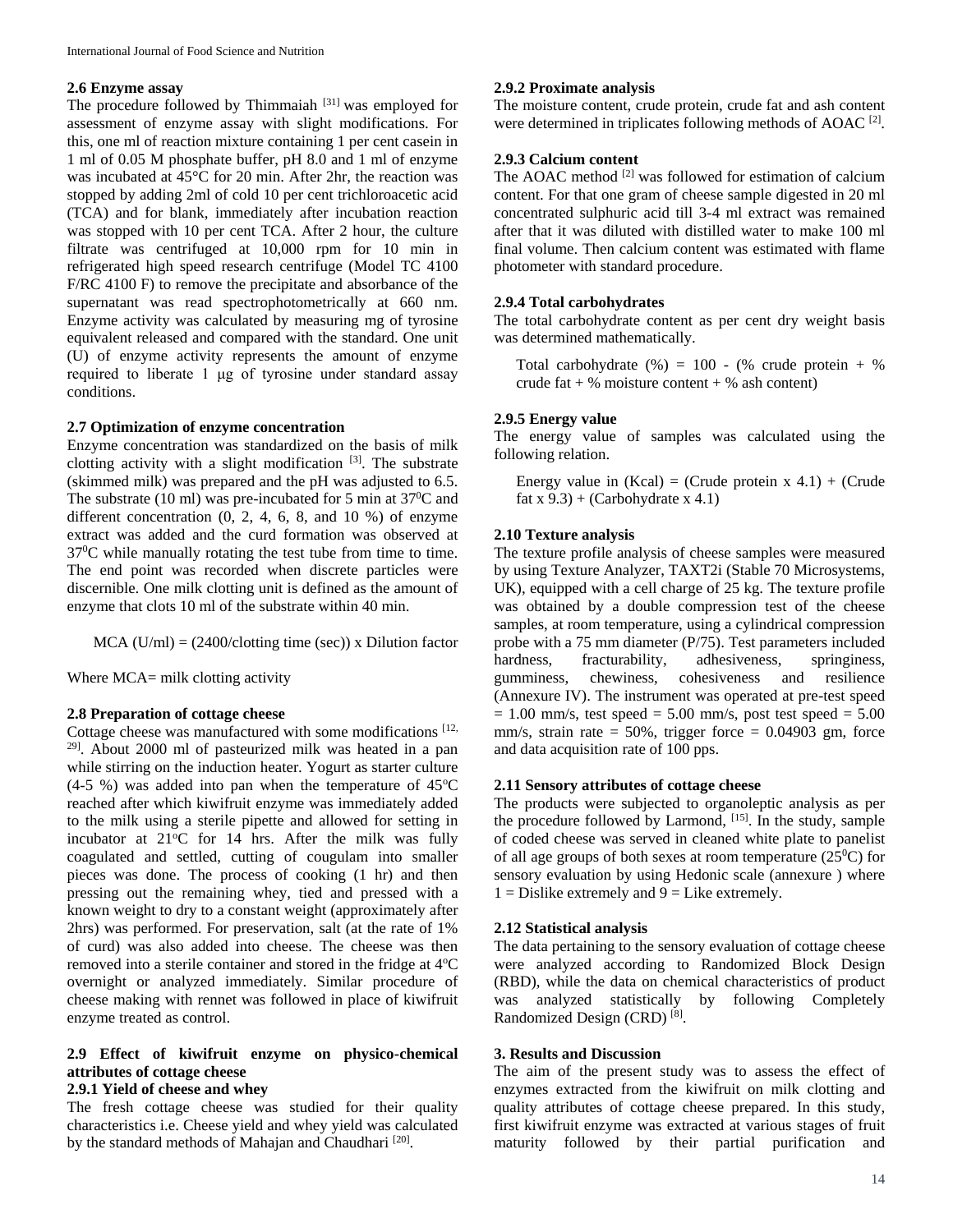characterization. Partially purified kiwifruit enzyme was employed for production of cottage cheese. Finally the quality attributes of cottage cheese produced with kiwifruit enzymes were compared with rennet cheese.

# **3.1 Extraction of kiwifruit enzyme at various stages of fruit maturity**

This was done in order to estimate the right stage of enzyme extraction. Three different stages of fruit maturity i.e. immature stage (7 days before attaining the commercial harvest date  $(TSS < 6.5^{\circ}B)$ ), mature (commercial harvest date  $(TSS=6.5^0B)$  and ripened stage (8-10 days after commercial harvest date (TSS<14<sup>0</sup>B)) was taken. The data in Table 3 represents the protein content and enzyme activity of kiwifruit at various stages of fruit maturity as protein content indirectly represents the enzyme. The highest protein content and enzyme activity  $(0.42\pm0.20 \text{ mg/gm}$  and  $200.32\pm0.20 \text{ µg/gm})$ was observed at immature stage of fruit followed by mature  $(0.28\pm0.10 \text{ mg/gm}$  and  $131.50\pm0.20 \text{ µg/gm}$ ) and then ripened  $(0.25\pm0.20 \text{ mg/gm} \text{ and } 130.25\pm0.20 \text{ ug/gm})$  stage respectively. It is shown from the experiment that in kiwifruit maximum enzyme activity was shown at immature stage. Similar findings were reported by Whitaker, <sup>[32]</sup> that the enzyme activity of *Ficus carica* fruit was highest when they were unripened green.

**Table 3:** Protein content and enzyme activity of kiwifruit

| $(Mean \pm SE)$              |                           |                                        |  |  |  |
|------------------------------|---------------------------|----------------------------------------|--|--|--|
| <b>Stage</b>                 | <b>Protein</b><br>(mg/gm) | <b>Enzyme</b><br>activity $(\mu g/gm)$ |  |  |  |
| Immature (TSS<6.5 $\rm^0B$ ) | $0.42 + 0.20$             | $200.32 + 0.20$                        |  |  |  |
| Mature (TSS= $6.5\,^0$ B)    | $0.28 + 0.10$             | $131.50 \pm 0.20$                      |  |  |  |
| Ripened (TSS<14 $^0$ B)      | $0.25 + 0.20$             | $130.25 \pm 0.20$                      |  |  |  |

# **3.2 Partial purification of kiwifruit enzyme**

In the Table 4, purification profile of kiwifruit enzyme was presented. With ammonium sulphate precipitation, the fractionation was carried out in different ranges i.e. 20-90 per cent. Each fraction was assayed for its protease activity. Highest enzyme activity, yield and purification fold was found with 40-60 per cent concentration of ammonium sulphate, i.e. 86 per cent protease enzyme yield of 1.65 purification fold and 0.86 /mg of protein specific activity were found in kiwifruit. However Chaiwut et al. <sup>[7]</sup> and Otani et al. <sup>[26]</sup> reported the highest activity of protease enzyme extracted from fig, precipitated with 50-70 per cent ammonium sulphate. Based on results, it is concluded that kiwifruit enzyme was precipitated in two steps, in which it was possible to recover more than 86 per cent of its initial activity with the purification factor of 1.65.

**Table 4:** Purification profile of kiwifruit enzyme

| <b>Observations</b>                      |                                   |              |                          |                     |               |  |  |
|------------------------------------------|-----------------------------------|--------------|--------------------------|---------------------|---------------|--|--|
| <b>Purification step</b>                 | <b>Enzyme activity</b><br>Protein |              | <b>Specific activity</b> | <b>Purification</b> | $\frac{0}{0}$ |  |  |
|                                          | (mg/gm)                           | $(\mu g/gm)$ | $(\text{mg protein})$    | fold                | Yield         |  |  |
| Crude enzvme                             | 0.42                              | 220.00       | 0.52                     |                     | 100           |  |  |
| Ammonium sulphate precipitation (40-60%) | 0.22                              | 190.00       | 0.86                     | 1.65                | 86            |  |  |

# **3.3 Characterization of kiwifruit enzyme**

The results obtained from response surface design for enzyme activity are presented in figures 1(a-c). These figures depict the expected response of enzyme activity and correlation between the independent variables in three dimensional plots. Figure (a) shows pH at X- axis and time of incubation at Yaxis whereas figure (b) represents pH at X- axis and temperature at Y- axis and in figure (c) temperature at X- axis and time of incubation at Y- axis. From figure it was clearly shown that with increase in pH  $(8.0)$ , temperature  $(45^{\circ}C)$  and time of incubation (20 min) up to a certain limit significant increase in enzyme activity was observed up to a certain level. After that there was decrease in enzyme activity with further increase in value of independent factors. Maximum enzyme activity of 342.00  $\mu$ g/gm was observed at 8.0 pH and at 45<sup>0</sup>C temperature. The regression equation coefficients were calculated and the data were fitted to a second-order polynomial equation. So that the response (enzyme activity) could be expressed in terms of the following regression equation:

Enzyme activity =  $340.20 + 2.36A + 19.89B + 76.19C$  -96.15A2 - 1.15 B2 + 13.88C2 - 24.25AB - 9.58AC + 6.08BC

Analysis of variance gave the enzyme activity as a function of the initial values of parameters. The coefficient of determination (R²) was calculated as 0.5882 indicating that the

statistical model can explain 58.82% of variability in the response. Adequate precision measures signal to noise ratio. For enzyme activity, an adequate precision of 4.815 was recorded (A ratio greater than 4 is desirable), which indicates an adequate signal.

The analysis of both pH and temperature dependence and stability of kiwifruit enzyme (Figures 1 a, b, c) suggests that the enzyme might be fully compatible with conditions used in cheese manufacture as well as with rennet action. Furthermore, the decrease in the enzyme activity observed after 20 min of incubation and that ensures a lowering of the proteolysis rate during the cheese making process, thus limiting the amount of short peptides that might be responsible for the enhancement of bitter taste.

However, Hullikere *et al.* <sup>[13]</sup>observed the protease enzyme of papaya with maximum activity at 40<sup>0</sup> C temperature and 7 pH, whereas Omar *et al.* <sup>[25]</sup> characterized the proteolytic enzyme of pineapple and found optimum temperature and pH  $65^{\circ}$  C and 7.5 respectively and further reported that bromelain retained more than 90 per cent of its original activity after a period of 1 hr incubation at 55<sup>0</sup>C.

# **3.4 Preparation of cottage cheese**

The preparation of cottage cheese required the optimization of enzyme concentration. The enzyme concentration was optimized on the basis of milk clotting activity.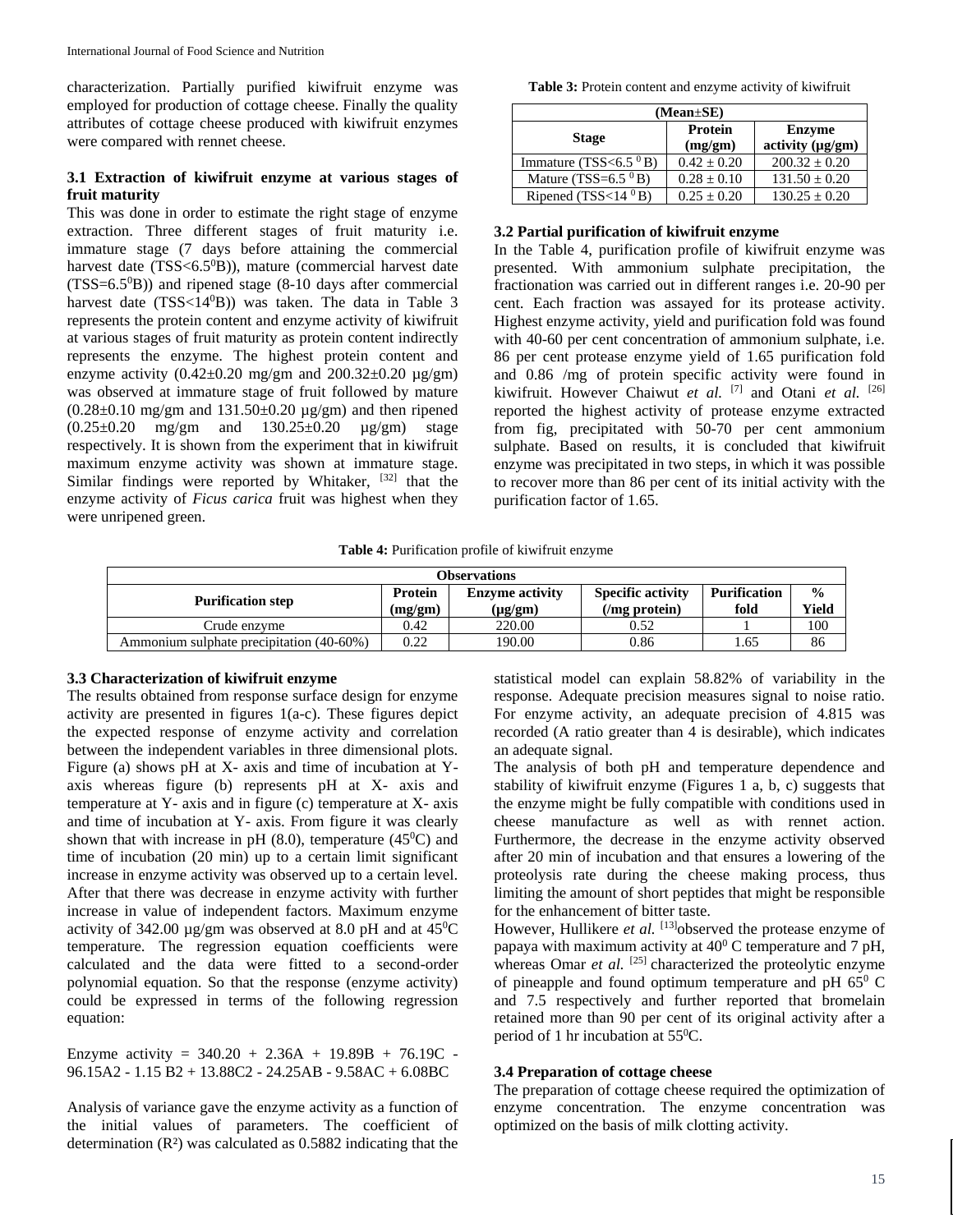International Journal of Food Science and Nutrition



**Fig 1(a):** Effect of pH and time of incubation on enzyme activity



**Fig 1(b):** Effect of pH and temperature on enzyme activity



**Fig 1(c):** Effect of temperature and time of incubation on enzyme

## **3.4.1 Milk clotting activity**

Perusal of data in Table 5 indicates the optimized concentration of kiwifruit enzyme and rennet on the basis of milk clotting activity for the preparation of cottage cheese. Kiwifruit enzyme shows milk-clotting activity, which is correlated with enzyme concentration. The enzyme concentrations i.e. 0.5 per cent partially purified kiwifruit enzyme (with milk clotting activity 1.45 U/ml and 30 min clotting time) were found best for cottage cheese production as indicated by first appearance of solid material in the milk. However milk-clotting activity estimated by Cavalcanti *et al.*  [6] in different precipitation fractions of the *Nocardiopsis* sp were in the range of 1.14-20.00 U/ml whereas others reported the clotting time of proteinase isolated from mature flowers, immature flowers and leaves of artichoke were 8, 90, 180 min respectively [17,1].

**Table 5:** Optimized concentration of kiwifruit enzyme and rennet for the development of cottage cheese

| <b>Enzvme source</b>                |     | Concentration $(\% )$   Milk clotting activity (U/ml) | Clotting time (min) |  |
|-------------------------------------|-----|-------------------------------------------------------|---------------------|--|
| Rennet                              | .00 | 3.81±0.1                                              |                     |  |
| Kiwifruit partially purified enzyme | .50 | $.45 \pm 0.1$                                         |                     |  |

## **3.5 Effect of kiwifruit enzyme on physico-chemical quality attributes of cottage cheese**

#### **3.5.1 Yield and protein content of cottage cheese**

Results of the influence of kiwifruit enzyme on yield and protein content of cottage cheese are summarized in Table 6. The yield of kiwifruit cottage cheese was comparatively found lower as compared to rennet cheese i.e.  $19.00 \pm 0.30$  and 23.16  $\pm$  0.30 per cent whereas the whey yield was 73.91  $\pm$ 0.30 and  $78.00 \pm 0.10$  per cent respectively. Despite of lower yield as compared to rennet, cottage cheese prepared from the kiwifruit enzyme may be considered a promising alternative of calf rennet for the coagulation of milk and/or for

preparation of cheese.

In one of the related work Mahajan and Chaudhari<sup>[20]</sup> and Mahami *et al.* <sup>[21]</sup> reported 18.19-24.42 per cent yield of cottage cheese prepared with different concentrations (0.5-2.0 ml) of moringa seed extract. However whey yield 63.60 to 66.60 per cent was reported by Ojedapo *et al.* [23]. The protein content of 15.52 and 17.80 was recorded in both kiwifruit and rennet cottage cheese respectively whereas 12.14 to 15.71 percent protein content was recorded by Mahajan and Chaudhari, [20] in cheeses prepared with plant latex of Euphorbiaceae family.

**Table 6:** Effect of kiwifruit enzyme on yield and protein content of cottage cheese

| <b>Treatments</b>                          | % yield of cottage cheese | <b>Protein content in cheese</b> $(\%)$ | Whev vield $(\% )$ |
|--------------------------------------------|---------------------------|-----------------------------------------|--------------------|
| Rennet $(1%)$                              | $23.16 + 0.30$            | $17.80 + 0.30$                          | $73.91 \pm 0.30$   |
| Partially purified kiwifruit enzyme (0.5%) | $19.00 + 0.30$            | $15.52 + 0.10$                          | $78.00 + 0.10$     |

# **3.5.2 Proximate analysis of cottage cheese**

The effect of kiwifruit enzyme on proximate analysis of cottage cheese is presented in Table 7. The significant increase in moisture content was found in cottage cheese prepared with kiwifruit enzyme. However fat content was decreased in plant rennet cottage cheese as compared to animal rennet cottage cheese. The difference between two types of cheese might be due to change in proteolysis rate. Our findings were closely associated with the findings of Mahami *et al.* <sup>[21]</sup> whereas non-significant changes were

observed in titratable acidity, ash and calcium content of kiwifruit cottage cheese. The results were parallel with the findings of Oladipo and Jadesimi<sup>[24]</sup>.Total carbohydrates and energy value were found 7.27 to 13.72 per cent and 138.47 to 165.73 (Kcal) on calculation basis respectively, while Buriti *et al.* [5]; Mahajan and Chaudhari [20] found calcium, carbohydrate and energy value in the range of 1.38-12.29 g/kg, 6.14 to 6.84 per cent and 272.41 to 318.80 Kcal/g respectively in cheese prepared with plant extracts.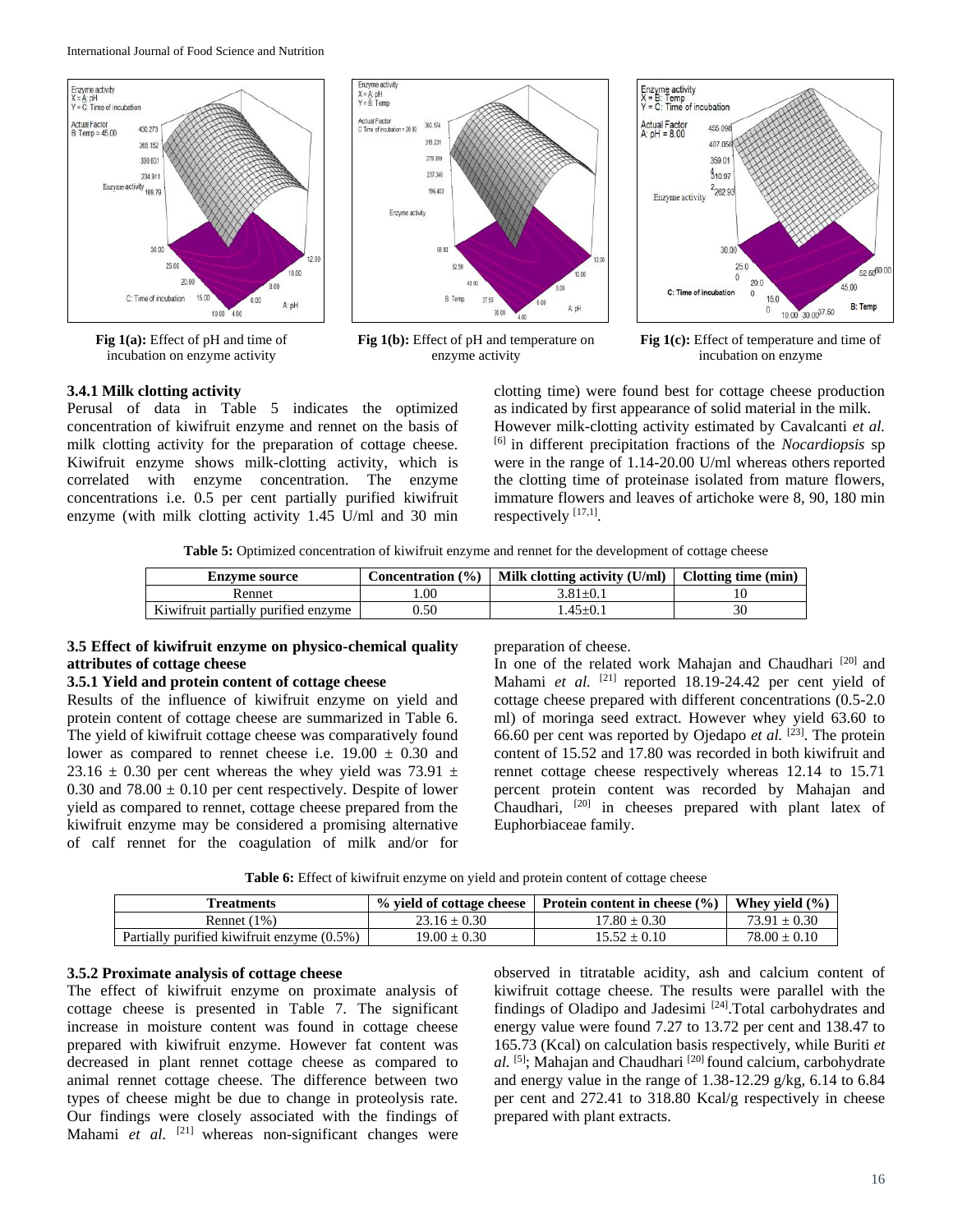| <b>Parameters</b>                             | Moisture      | <b>Titratable</b> | Crude fat     | Ash           | Calcium       | <b>Total</b>          | <b>Energy value</b> |
|-----------------------------------------------|---------------|-------------------|---------------|---------------|---------------|-----------------------|---------------------|
| <b>Freatments</b>                             | $\frac{9}{0}$ | acidity $(\% )$   | $\frac{1}{2}$ | $\frac{1}{2}$ | $\frac{9}{0}$ | Carbohydrates $(\% )$ | (kcal/100g)         |
| Rennet $(1%)$                                 | 68.33         | 0.085             | 4.10          | 2.50          | 20.50         | 7 77                  | 140.91              |
| Kiwifruit partially purified enzyme $(0.5\%)$ | 68.80         | 0.086             | 4.00          | 2.50          | 20.47         | 9.18                  | 138.47              |
| $\mathbb{C}$ D <sub>0.05</sub>                | 0.03          | $NS^*$            | 0.07          | $NS*$         | $NS*$         | 0.17                  | 0.67                |

**Table 7:** Effect of kiwifruit enzyme on physicochemical characteristics of cottage cheese

\*NS- non significant

## **3.6 Texture profile analysis (TPA) of cottage cheese**

Figure 2(a-b) shows the effect of rennet and kiwifruit enzyme on the TPA characteristics of cottage cheese. Regarding TPA parameters both kiwifruit enzyme cottage cheese and rennet cheese presented significant differences between each other. With the addition of kiwifruit enzyme, the cottage cheese had the lowest hardness (6668.65 N), fracturability (7349.70 N), guminess (4908.08 N), chewiness (4250.39 N.mm) and highest cohesiveness (0.73) and springiness (0.86 mm) and the latter had the highest hardness (9600.85 N), fracturability (11910.19 N), Guminess (N), chewiness (N.mm) and lowest springiness (mm) and cohesiveness. Differences can be related to differences in the degree of proteolysis during preparation. Similar behaviors in findings were reported by Sheibani *et al.*  [30] i.e. hardness and gumminess decreased from 13.17 to 11.06 N and 10.00 to 7.06 N respectively in butter cheese.



**Fig 2(a):** Texture profile analysis (TPA) of cottage cheese with rennet



**Fig 2(b):** Texture profile analysis (TPA) of cottage cheese with kiwifruit enzyme (protease)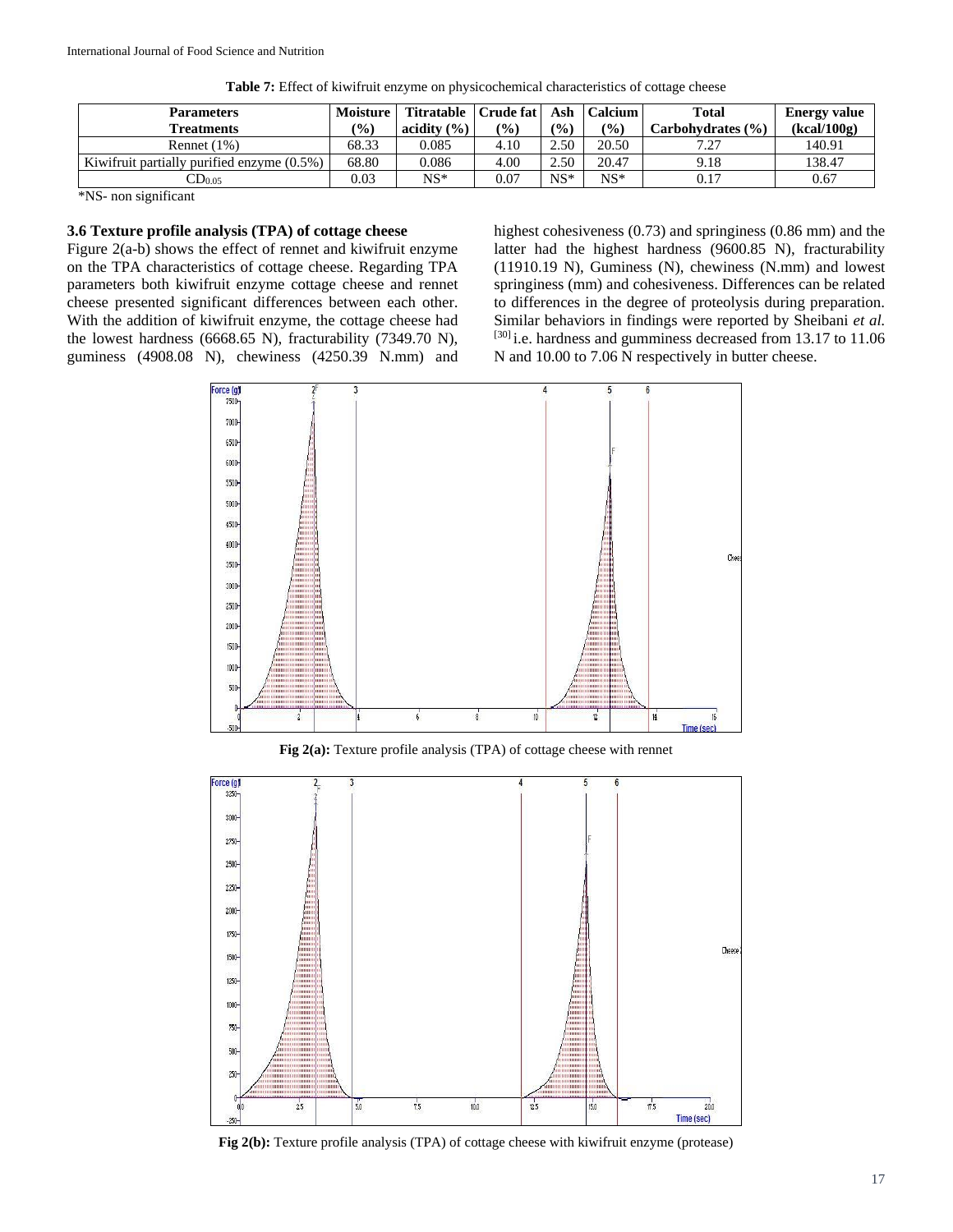## **3.7 Sensory characteristics of cottage cheese**

Appraisal of data presented in fig 3 indicates the sensory/organoleptic characteristics i.e. texture, colour, taste, flavor and overall acceptability of cottage cheese. Cottage cheese was prepared as per the standardized recipe with kiwifruit enzyme and compared with cheese prepared with commercial rennet (microbial source) for sensory characteristics. The cottage cheese prepared with partially

purified kiwifruit enzyme scored highest for overall acceptability compared to cottage cheese prepared with rennet.

The results were parallel with Galan *et al.* <sup>[11]</sup> reported that cardoon (vegetable) rennet cheese exhibited softer texture and higher creaminess scores as compared with the calf rennet cheeses.



**Fig 3:** Effect of kiwifruit enzyme on sensory characteristics\* of cottage cheese \*on 9-point hedonic scale

### **4. Conclusion**

From this study it was concluded that kiwifruit enzyme is potential vegetable source of coagulant for manufacturing of cottage cheese without any adverse effect on taste and texture. The immature stage of fruits is superior for extraction of enzyme with maximum proteolytic activities for milk-clotting and preparation of cottage cheese. Further, it is also show that the enzyme is fully compatible with the physical–chemical conditions utilized during cottage cheese manufacture (40–45 °C, sub-acid pH values). Henceforth, kiwifruit enzyme can be considered a promising alternative of natural calf rennet for the coagulation of milk leading to new dairy products.

### **5. Acknowledgements**

This research had been conducted within the All India Coordinated Research Project on "Post Harvest and Engineering Technology" at Nauni, Solan (HP), India.

## **6. References**

- 1. Abdalla MOM, Kheir SEO, El Owni OAO. Effect of extraction method, ammonium sulphate concentration, temperature and pH on milk-Clotting activity of *Solanum dubium* fruit extract. Advance Journal of Food Science and Technology. 2011; 3:40-44.
- 2. AOAC. Association of Official Analytical Chemists. In W. Hortwitz, (Ed.), Official Methods of Analysis. Academic Press, Washington, 1980, 1015.
- 3. Arima K, Yu J, Iwasaki S. Milk-clotting enzyme from *Mucorpusillus* var. Lindt. In G. Perlmann, L Lorand (Eds.), Methods in Enzymology, Academic Press, New

York, 1970, 446-459.

- 4. Blaber SI, Ciric B, Christophi GP, Bernett MJ, Blaber M, Rodriguez M *et al*. Targeting kallikrein 6 proteolysis attenuates CNS inflammatory disease. The Federation of American Societies for Experimental Biology Journal. 2004; 18(7):920-922.
- 5. Buriti FC, Cardarelli HR, Filisetti TM, Saad SM. Synbiotic potential of fresh cream cheese supplemented with inulin and *Lactobacillus paracasei* in co-culture with *Streptococcus thermophilus*. Food Chemistry. 2007; 104(4):1605-1610.
- 6. Cavalcanti MTH, Teixeira MFS, Lima-Filho JL, Porto ALF. Partial purification of new milk-clotting enzyme produced by *Nocardiopsis* sp. Bioresource Technology. 2010; 93:29-35.
- 7. Chaiwut P, Nitsawang S, Shank L, Kanasawud P. Comparative study on properties and proteolytic components of papaya peel and latex proteases. Chiang Mai Journal of Science. 2007; 34(1):109-118.
- 8. Cochran WG, Cox CN. Experimental Designs. New Delhi: John Wiley and Sons, Inc. 1967.
- 9. Dutta JR, Dutta PK, Banerjee R. Optimization of culture parameters for extracellular protease production from a newly isolated *Pseudomonas* sp. using response surface and artificial neural network models. Process Biochemistry*.* 2004; 39:2193-2198.
- 10. Ferguson AR. Kiwi fruit a botanical review. *Horticultural Review*, Wesport: AVI Publishing. 1984, 1-64.
- 11. Galan E, Prados F, Pino A, Tejada L, Fernandez-Salguero J. Influence of different amounts of vegetable coagulant